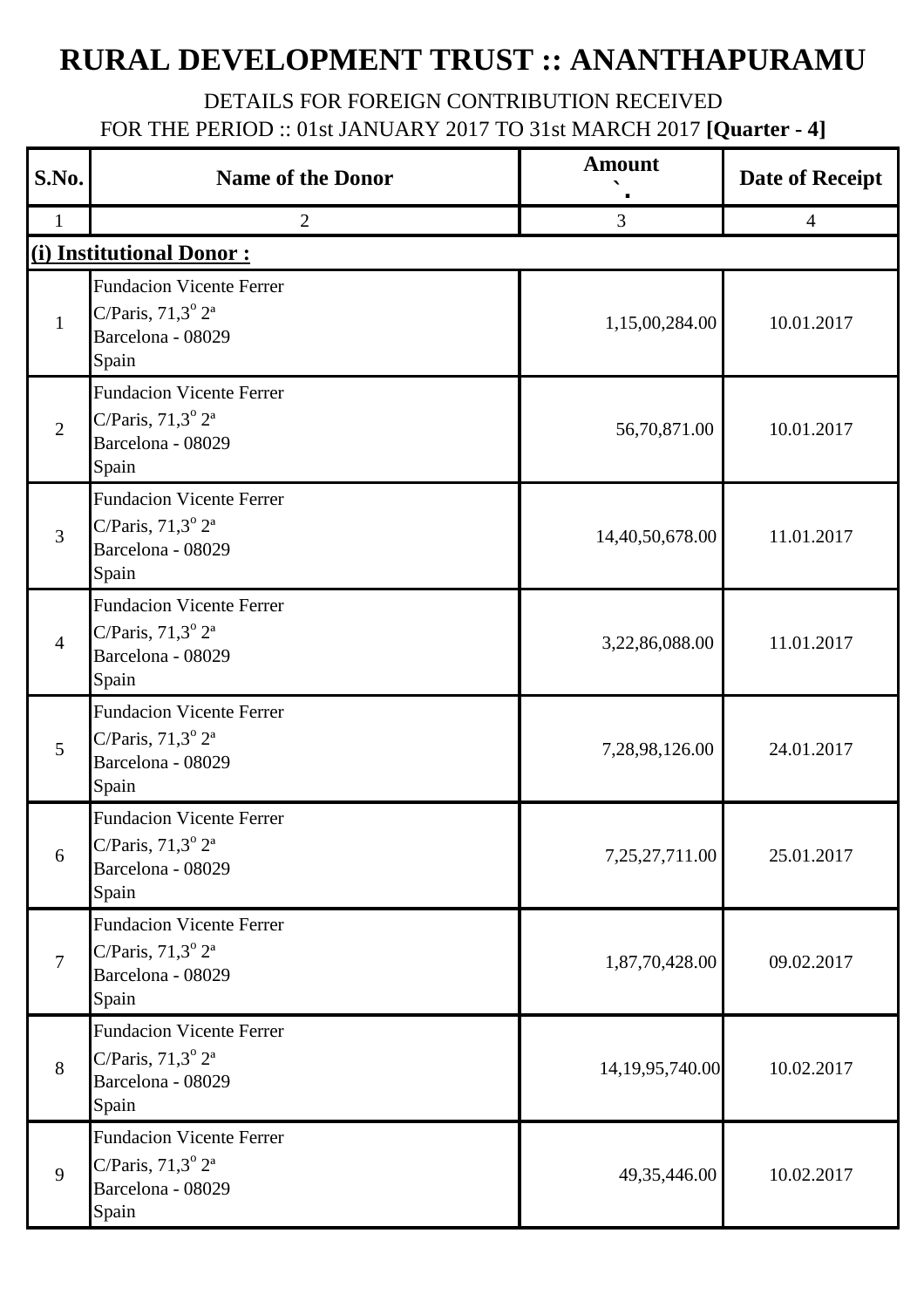| S.No.        | <b>Name of the Donor</b>                                                                                                             | <b>Amount</b>      | <b>Date of Receipt</b> |
|--------------|--------------------------------------------------------------------------------------------------------------------------------------|--------------------|------------------------|
| $\mathbf{1}$ | $\overline{2}$                                                                                                                       | $\mathfrak{Z}$     | $\overline{4}$         |
| 10           | <b>Fundacion Vicente Ferrer</b><br>C/Paris, $71,3^{\circ} 2^{\circ}$<br>Barcelona - 08029<br>Spain                                   | 4,02,783.00        | 10.02.2017             |
| 11           | <b>Fundacion Vicente Ferrer</b><br>C/Paris, $71,3^{\circ} 2^{\circ}$<br>Barcelona - 08029<br>Spain                                   | 34,85,397.00       | 10.02.2017             |
| 12           | <b>Fundacion Vicente Ferrer</b><br>C/Paris, $71,3^{\circ} 2^{\circ}$<br>Barcelona - 08029<br>Spain                                   | 3,49,94,518.00     | 10.02.2017             |
| 13           | <b>Fundacion Vicente Ferrer</b><br>C/Paris, $71,3^{\circ} 2^{\circ}$<br>Barcelona - 08029<br>Spain                                   | 3,56,13,078.00     | 10.02.2017             |
| 14           | <b>Fundacion Vicente Ferrer</b><br>C/Paris, $71,3^{\circ} 2^{\circ}$<br>Barcelona - 08029<br>Spain                                   | 52,63,660.00       | 09.03.2017             |
| 15           | <b>Fundacion Vicente Ferrer</b><br>C/Paris, $71,3^{\circ} 2^{\circ}$<br>Barcelona - 08029<br>Spain                                   | 14, 11, 15, 766.00 | 10.03.2017             |
| 16           | <b>Fundacion Vicente Ferrer</b><br>C/Paris, $71,3^{\circ} 2^{\circ}$<br>Barcelona - 08029<br>Spain                                   | 19,09,354.00       | 10.03.2017             |
| 17           | <b>Fundacion Vicente Ferrer</b><br>C/Paris, $71,3^{\circ} 2^{\circ}$<br>Barcelona - 08029<br>Spain                                   | 98,38,814.00       | 10.03.2017             |
| 18           | Caixa Bank Lonsurer Finance<br>C/Gran na Carles III, 87<br>Elena Caballero<br>08028 Barcelona<br>Spain                               | 57,921.00          | 15.03.2017             |
| 19           | Vicente Ferrer Foundataion, USA<br>1875 Connecticut Ave, NW, 10th Floor<br>Washington, D.C. 20009<br><b>United States of America</b> | 34,90,416.00       | 22.03.2017             |
|              | (i) INSTITUTIONAL DONORS -<br><b>DONATIONS SUB TOTAL : `.</b>                                                                        | 74,08,07,079.00    |                        |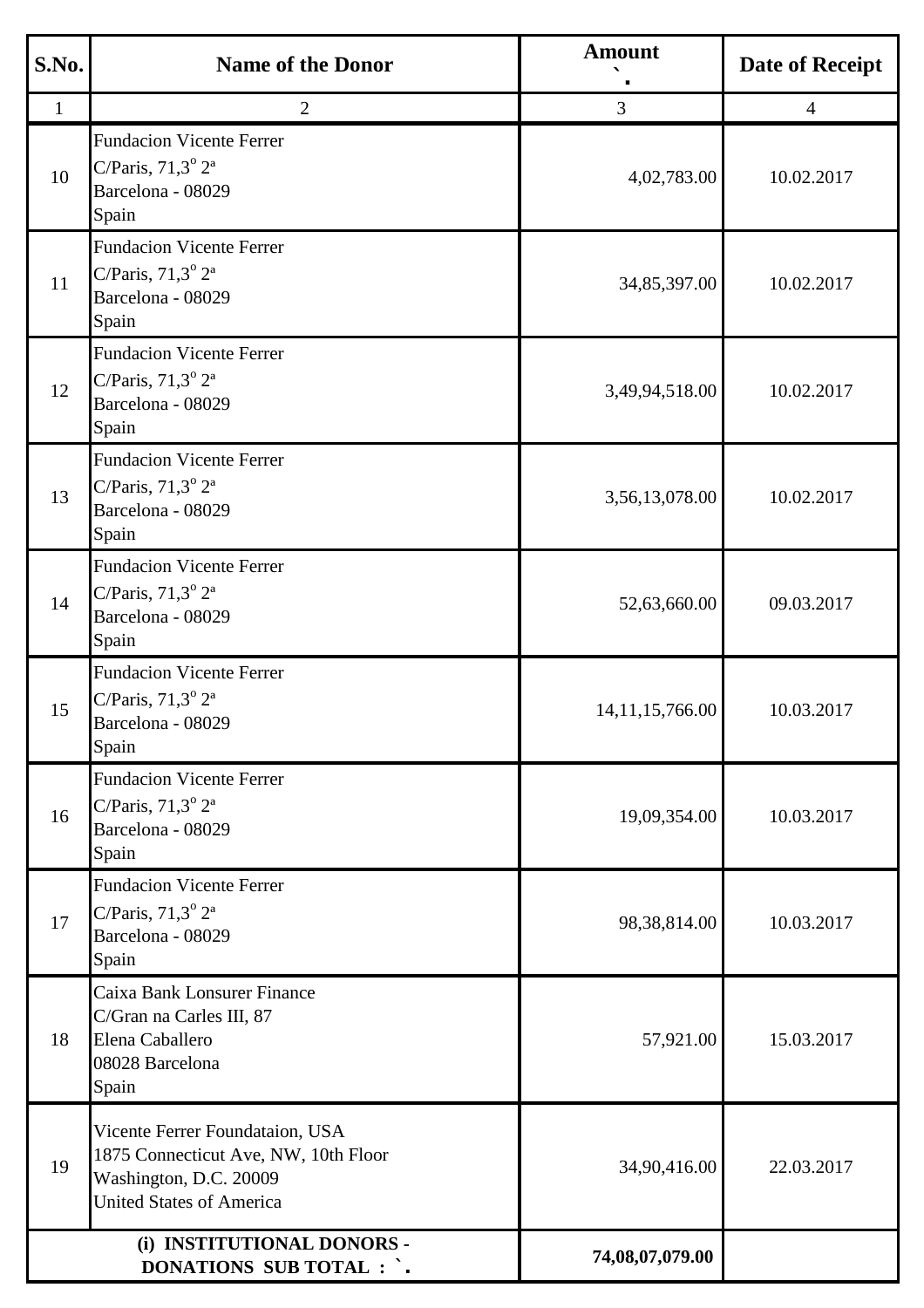| S.No.          | <b>Name of the Donor</b>                                                                            | <b>Amount</b> | <b>Date of Receipt</b> |
|----------------|-----------------------------------------------------------------------------------------------------|---------------|------------------------|
| $\mathbf{1}$   | $\overline{2}$                                                                                      | 3             | $\overline{4}$         |
|                | (ii) Individual Donors:                                                                             |               |                        |
| $\mathbf{1}$   | Chinnasane Damodara Reddy<br>19, Country Side Drive<br>Sudbury, Ontario P3E 5A2<br>Canada           | 12,000.00     | 02.01.2017             |
| $\overline{2}$ | <b>Ethel Sequeira</b><br>Avenida Madrid 33 3° 1 <sup>ª</sup><br>08028 Barcelona<br>Spain            | 6,219.00      | 03.01.2017             |
| 3              | Ana Maria Jauregui Celaya<br>Bera - Bera 95 1° B<br>San Sebastian 2009<br>Spain                     | 6,875.00      | 04.01.2017             |
| $\overline{4}$ | Paula Calderon Crespo<br>Plaza Goya Nº 7A 3<br>Cerdantola Del Valles<br>CP 08290 Barcelona<br>Spain | 8,000.00      | 05.01.2017             |
| 5              | Ana Maria Jauregui Celaya<br>Bera - Bera 95 1° B<br>San Sebastian 2009<br>Spain                     | 20,760.00     | 05.01.2017             |
| 6              | Maria Rosa Arroyo Castillo<br>Caue Concepcion Arenal 29 31 $4^0$ B<br>15401 Ferrol<br>Spain         | 2,200.00      | 05.01.2017             |
| $\overline{7}$ | Anna Maria Mestre Granada<br>Plaga Independencia num 10 1 2 <sup>ª</sup><br>Girona 17001<br>Spain   | 1,38,400.00   | 05.01.2017             |
| 8              | Isabel Giralt Sampedro<br>Sant Antoni Maria<br>Claret 166 Saz<br>Barcelona 08025<br>Spain           | 5,536.00      | 05.01.2017             |
| 9              | Jose Antonio Delgado Macias<br>C/Corte Del Faron 16 -5 <sup>ª</sup> IZ<br>28041 Madrid<br>Spain     | 1,384.00      | 05.01.2017             |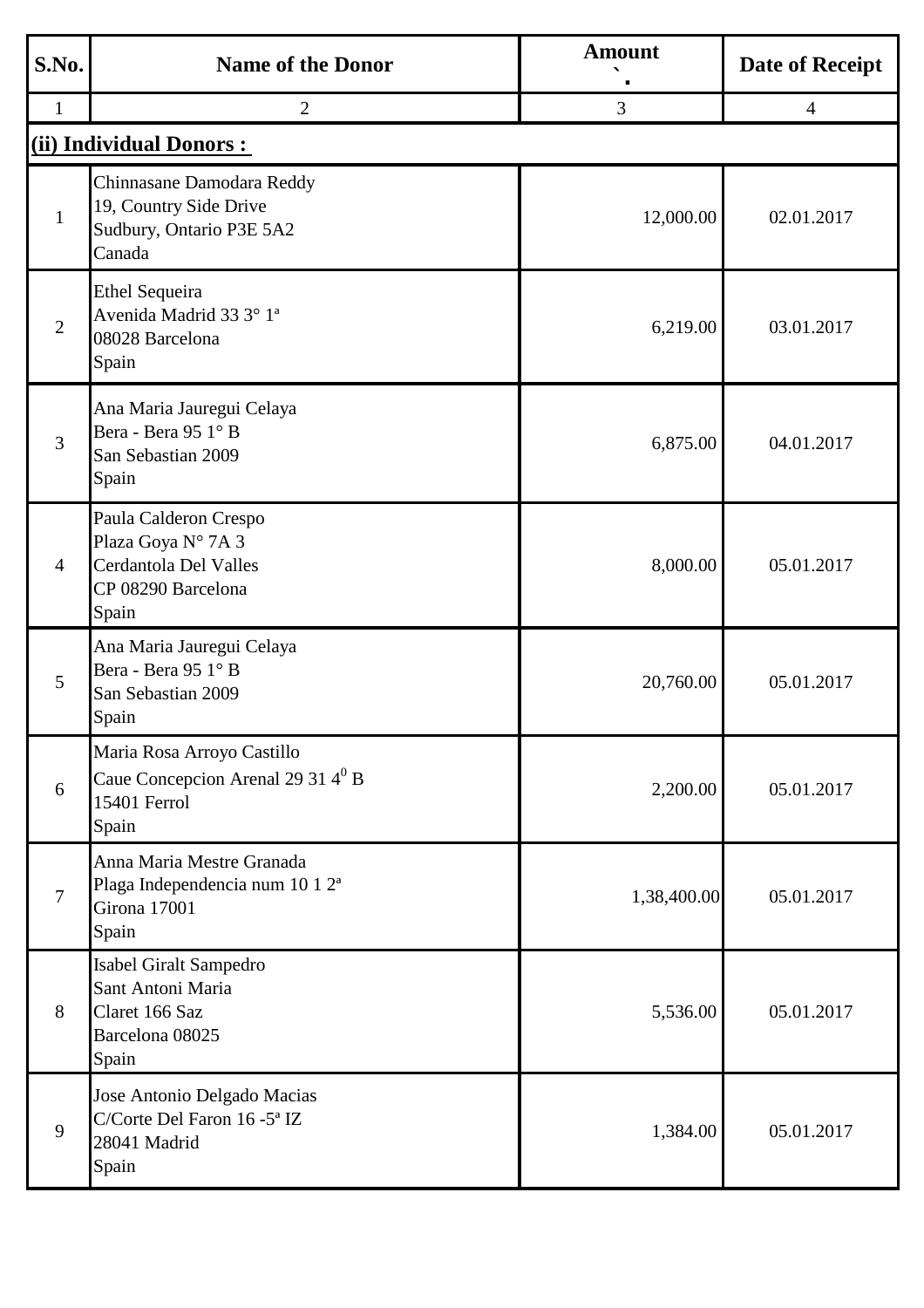| S.No.        | <b>Name of the Donor</b>                                                                                        | <b>Amount</b> | <b>Date of Receipt</b> |
|--------------|-----------------------------------------------------------------------------------------------------------------|---------------|------------------------|
| $\mathbf{1}$ | 2                                                                                                               | 3             | 4                      |
| 10           | <b>Edelmira Jesus Aracil Castaner</b><br>Santa Ana N° 4<br>Torremanzanas<br>03108 Alicante<br>Spain             | 4,170.00      | 06.01.2017             |
| 11           | <b>Edelmira Jesus Aracil Castaner</b><br>Santa Ana N° 4<br>Torremanzanas<br>03108 Alicante<br>Spain             | 1,500.00      | 06.01.2017             |
| 12           | Amanda Calderon Crespo<br>C/Tontetas 27 Bjos B<br>Cesdanyola Del Valles<br><b>Barcelona</b><br>Spain            | 1,100.00      | 09.01.2017             |
| 13           | Ana Maria Dols Moreno<br>Mayor 70 7°<br>12001 Castellon<br>Spain                                                | 69,550.00     | 09.01.2017             |
| 14           | Maria Teresa Garcia Redon<br>Avenida Virgen Lidon 59 4° C<br>12004 Castellon (Valencia)<br>Spain                | 13,910.00     | 09.01.2017             |
| 15           | Maria Teresa Garcia Redon<br>Avenida Virgen Lidon 59 4° C<br>12004 Castellon (Valencia)<br>Spain                | 2,800.00      | 09.01.2017             |
| 16           | Maria Alessandra Brunori Ibanez<br>Gran Avenida Jaime I 290<br>12560 - Benicasim Castellon De La Plana<br>Spain | 10,433.00     | 09.01.2017             |
| 17           | <b>Pilar Sales Valles</b><br>Ponent 5<br>Sant Vicinc De Montalt<br>Barcelona 08394<br>Spain                     | 69,550.00     | 09.01.2017             |
| 18           | <b>Pilar Sales Valles</b><br>Ponent 5<br><b>Sant Vicinc De Montalt</b><br>Barcelona 08394<br>Spain              | 13,910.00     | 09.01.2017             |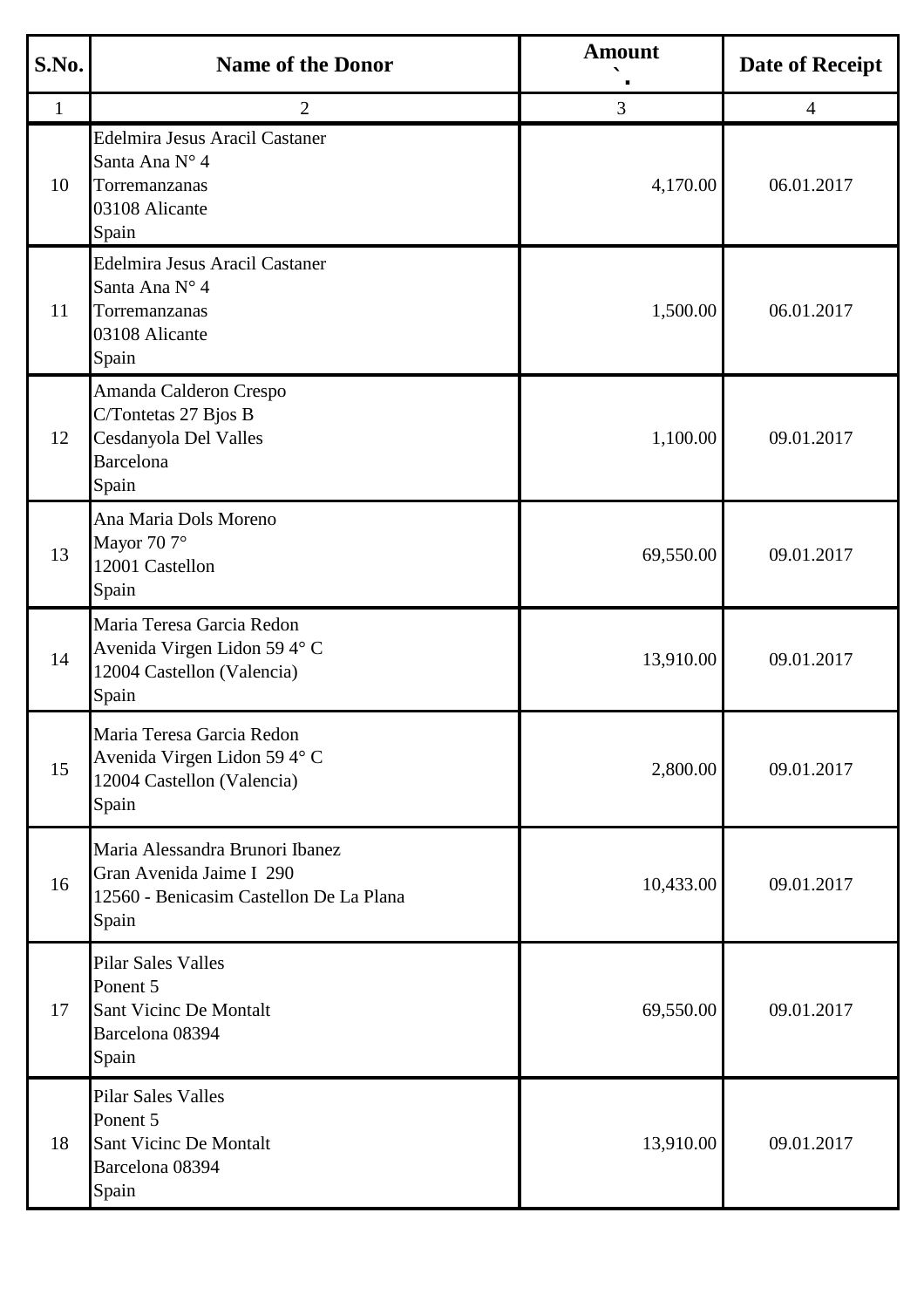| S.No.        | <b>Name of the Donor</b>                                                                                         | <b>Amount</b> | <b>Date of Receipt</b> |
|--------------|------------------------------------------------------------------------------------------------------------------|---------------|------------------------|
| $\mathbf{1}$ | $\overline{2}$                                                                                                   | 3             | $\overline{4}$         |
| 19           | Maria Dolores Gordobil Olive<br>Can Pou 77<br>08830 Preyia Mar<br><b>Barcelona</b><br>Spain                      | 3,477.00      | 09.01.2017             |
| 20           | Jaume Riera Raurella<br>Can Pou 77<br>Premia De Mar 08330<br>Spain                                               | 17,388.00     | 09.01.2017             |
| 21           | Carmen Irene Subiri Martin<br>C/Dinamarca 31 Churriana<br>Malaga<br>Spain                                        | 2,000.00      | 11.01.2017             |
| 22           | Ariadna Pages Berenguer<br><b>Carretera Colomers A</b><br>Sant Mori Kms S 17466<br>Vilopriu Girona<br>Spain      | 14,020.00     | 13.01.2017             |
| 23           | <b>Manuel Sanchez Mendez</b><br>Peru 2<br>08860 Castelldefels<br>Barcelona<br>Spain                              | 21,105.00     | 18.01.2017             |
| 24           | <b>Esther Garcia Constanti</b><br>C/Rodes 12 Esca 4° 3 <sup>ª</sup><br>Torredembarra 43830<br>Tarragona<br>Spain | 2,814.00      | 18.01.2017             |
| 25           | <b>Blanca Angelica Gonzalez</b><br>Calle 35 N° 813 Mercedes<br><b>Buenos Aires</b><br>Argentina                  | 7,700.00      | 18.01.2017             |
| 26           | Antonio Velasco Abajo<br>C/C Ahorros Municipal 78° C<br>09001 Burgos<br>Spain                                    | 3,517.00      | 18.01.2017             |
| 27           | Lluis Pastrana<br>Mediona 6<br>43003 Tarragona<br>Spain                                                          | 4,200.00      | 20.01.2017             |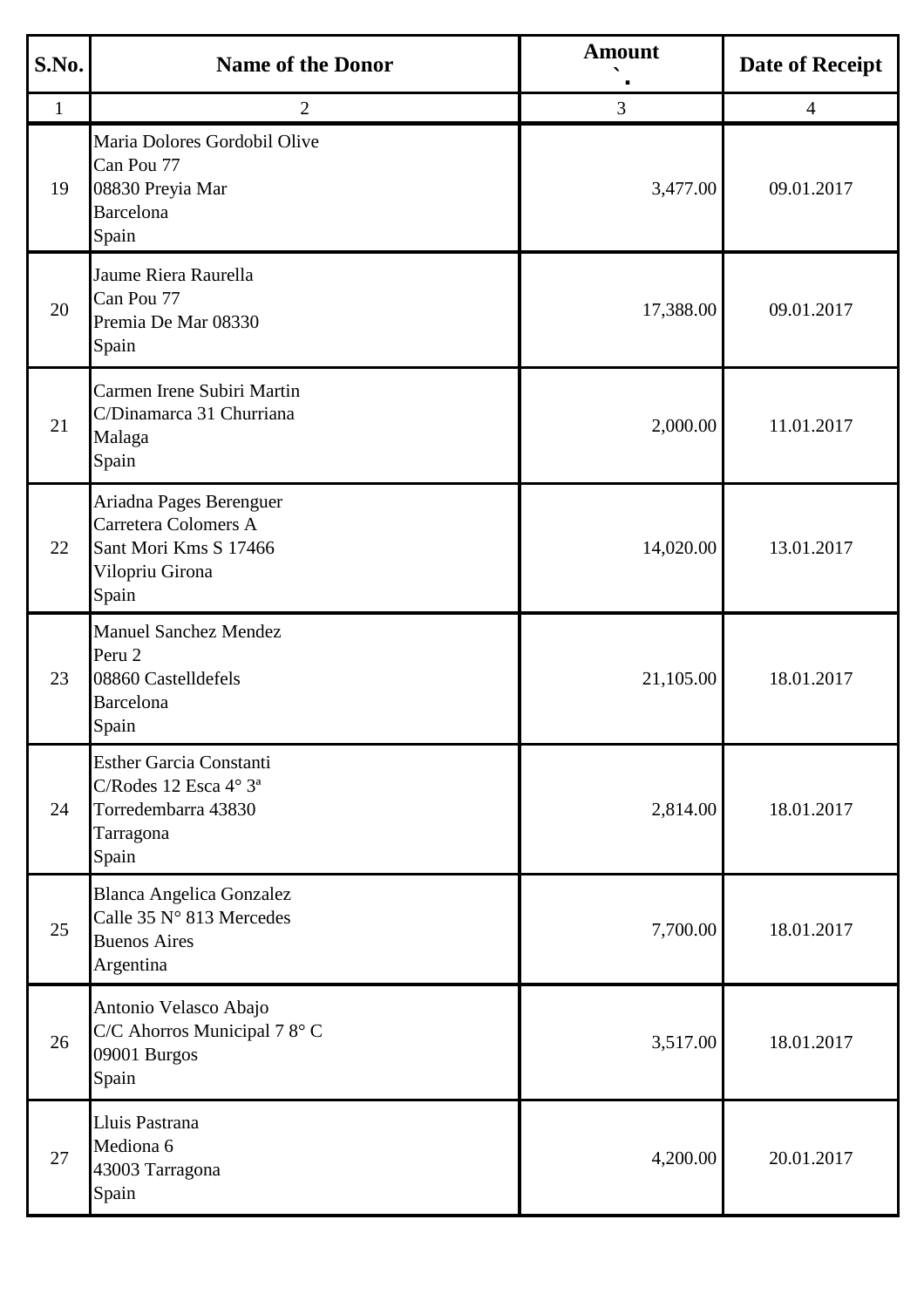| S.No.        | <b>Name of the Donor</b>                                                                                    | <b>Amount</b>  | <b>Date of Receipt</b> |
|--------------|-------------------------------------------------------------------------------------------------------------|----------------|------------------------|
| $\mathbf{1}$ | 2                                                                                                           | $\overline{3}$ | $\overline{4}$         |
| 28           | <b>Concepcion Prat Prat</b><br>C/Ramon Llull 7 2° 2 <sup>ª</sup><br>07001 Palma<br><b>Baleares</b><br>Spain | 2,000.00       | 23.01.2017             |
| 29           | Ana Mari Jauregui Celalaia<br>Paseo De Bera bera 95 1B<br>20009 Donostia San Sebastion<br>Spain             | 5,340.00       | 23.01.2017             |
| 30           | Marta Maria Diez Lago<br>C/Azabacheria N 5 1°<br>24003 Leon<br>Spain                                        | 3,300.00       | 24.01.2017             |
| 31           | Ines Benita Lopez Conde<br>C/Veguina N° 193°K<br>24191 Leon<br>Spain                                        | 1,100.00       | 24.01.2017             |
| 32           | Carme Tarres Pomareda<br>Calle Fontanella 1<br>08397 Pineda De Mar<br><b>Barcelona</b><br>Spain             | 1,409.00       | 27.01.2017             |
| 33           | Xavier Krauel Vidal<br>Calle Bailen 21 Enlo 2 <sup>ª</sup><br>08010 Barcelona<br>Spain                      | 3,522.00       | 27.01.2017             |
| 34           | Helena Pumar Alba<br>AV/Costa Blanca 51<br>Alicante 03540<br>Spain                                          | 4,400.00       | 27.01.2017             |
| 35           | Helena Pumar Alba<br>AV/Costa Blanca 51<br>Alicante 03540<br>Spain                                          | 1,100.00       | 27.01.2017             |
| 36           | Julie Birch<br>C/Cherna 19<br>03540 Alicante<br>Spain                                                       | 1,450.00       | 27.01.2017             |
| 37           | Julie Birch<br>C/Cherna 19<br>03540 Alicante<br>Spain                                                       | 7,045.00       | 27.01.2017             |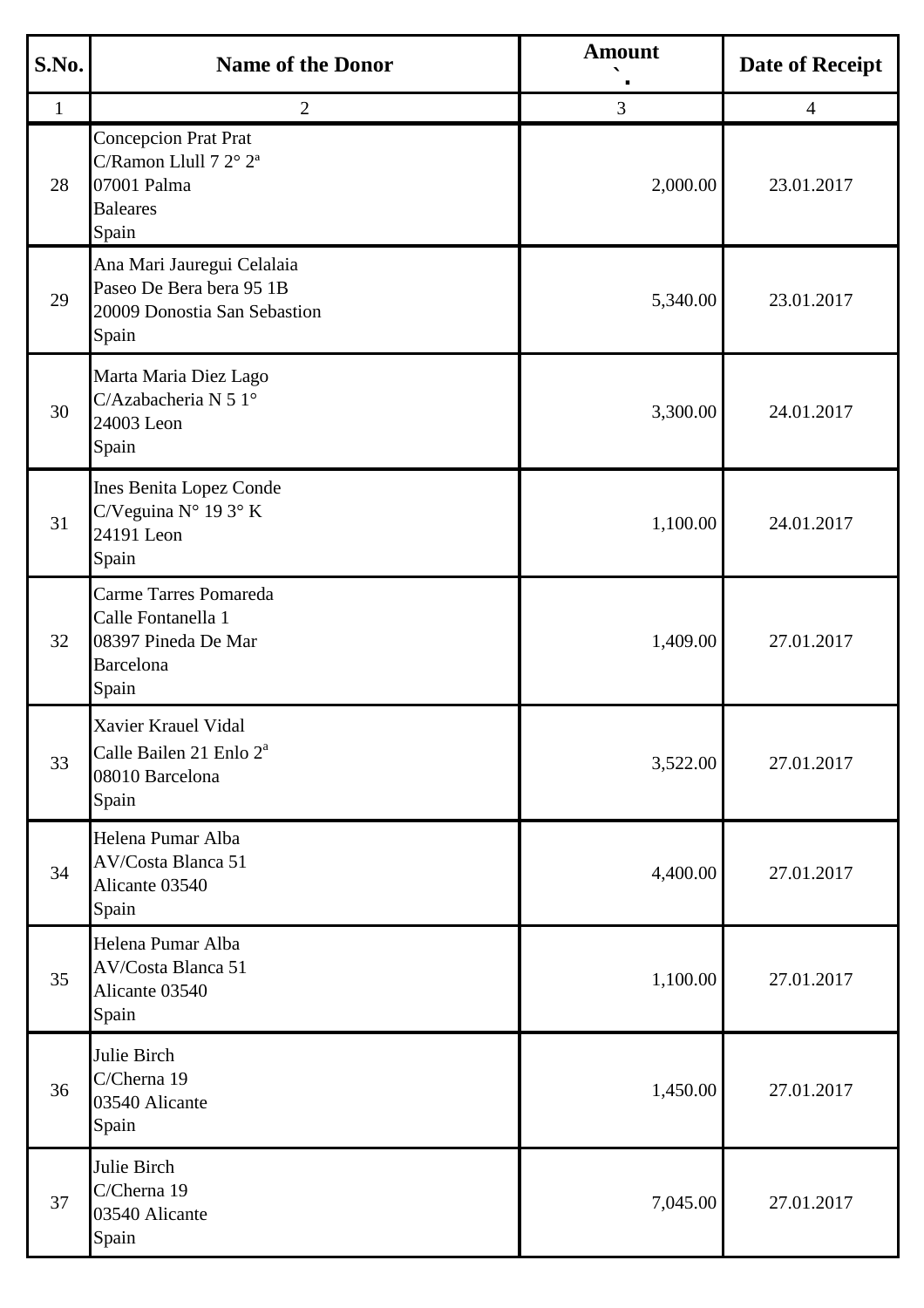| S.No.        | <b>Name of the Donor</b>                                                                                   | <b>Amount</b> | <b>Date of Receipt</b> |
|--------------|------------------------------------------------------------------------------------------------------------|---------------|------------------------|
| $\mathbf{1}$ | $\overline{2}$                                                                                             | 3             | 4                      |
| 38           | Lluis Ayneto Magarolas<br>Carrer Llorenc Villalonga<br>N° 4 Esc B - 4 8 43007 Tarragona<br>Spain           | 8,490.00      | 30.01.2017             |
| 39           | Penya Barcelonista Vallmoll<br>C/Uallmoll<br>40170 Tarragona<br>Spain                                      | 8,490.00      | 30.01.2017             |
| 40           | Pere Flaque<br>C/Placa Austrial N 1<br>43001 Tarragona<br>Spain                                            | 77,825.00     | 30.01.2017             |
| 41           | Raffaele Olivier<br>C/Soan Lamote 6 - B<br><b>Residencial Mocnas</b><br>Tarragona Catalunya 43006<br>Spain | 42,450.00     | 30.01.2017             |
| 42           | Francisco Javier Nieto Menendez<br>Trv San Joaqvin 24° C<br>28220 Majada Honda<br>Madrid<br>Spain          | 400.00        | 03.02.2017             |
| 43           | Marta Codina Sabater<br>C/Albag<br>08786 Capellades<br><b>Barcelona</b><br>Spain                           | 1,40,400.00   | 03.02.2017             |
| 44           | Jose Emilio Navarro Rodriguez<br>C/Lufida N° 29 Manllev<br>08560 Barcelona<br>Spain                        | 14,030.00     | 06.02.2017             |
| 45           | Eulalia Barcelo Pallach<br>C/Mas De Maciavila 15<br>43204 Reus<br>Spain                                    | 35,075.00     | 06.02.2017             |
| 46           | Anayansin Castro Echevarria<br>C/Elisa 31 2° 1°<br>08029 Barcelona<br>Spain                                | 700.00        | 06.02.2017             |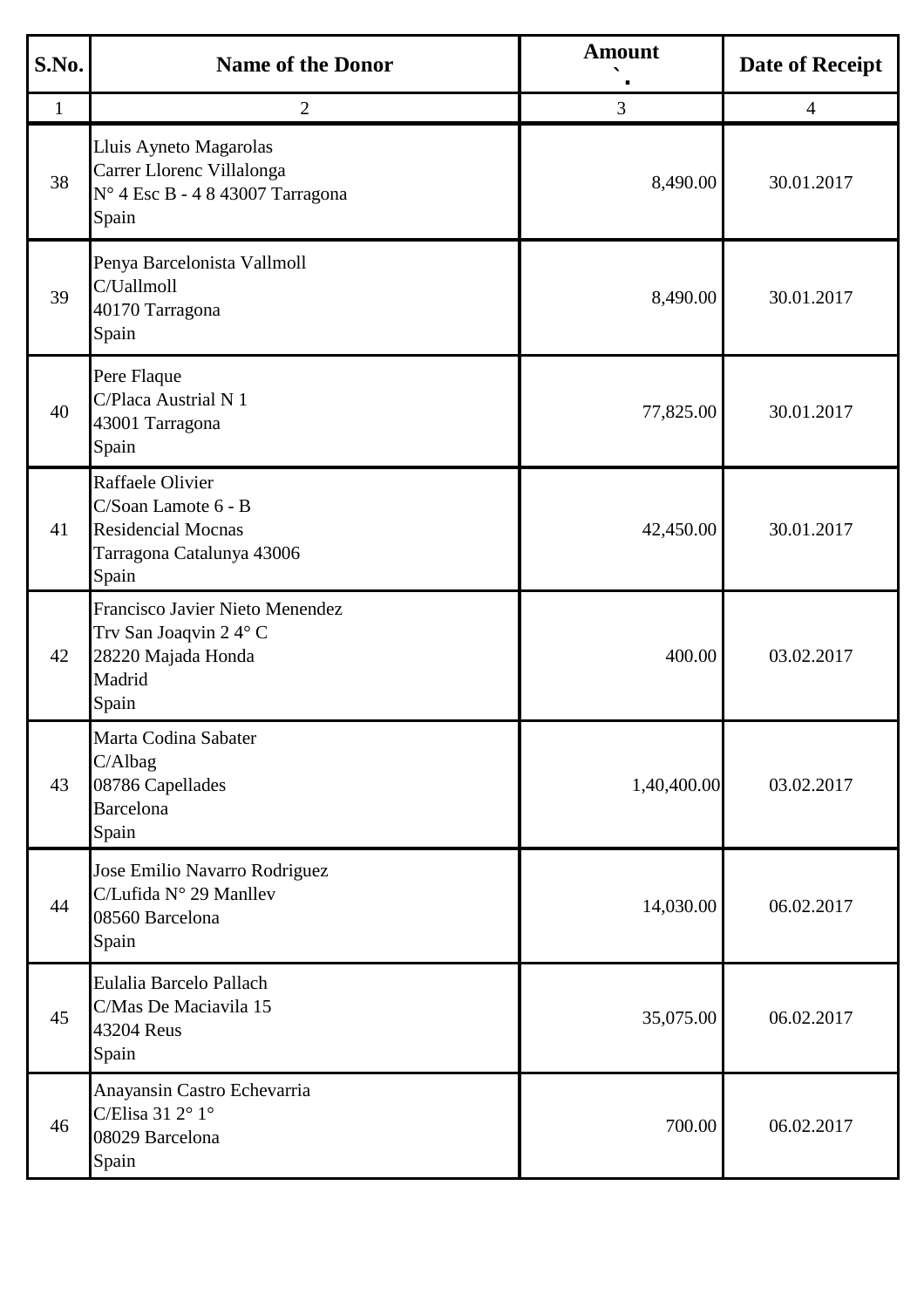| S.No.        | <b>Name of the Donor</b>                                                               | <b>Amount</b> | <b>Date of Receipt</b> |
|--------------|----------------------------------------------------------------------------------------|---------------|------------------------|
| $\mathbf{1}$ | $\overline{2}$                                                                         | 3             | $\overline{4}$         |
| 47           | Carmen Irene Subiri Martin<br>C/Dinamarca 31<br>29140 Malaga<br>Spain                  | 21,045.00     | 06.02.2017             |
| 48           | Jesus Miguel Iruzubieta Saavedra<br>Cri Santemo N° 5 3° B<br>28039 Madrid<br>Spain     | 7,015.00      | 06.02.2017             |
| 49           | Daniel Michael Knight<br>C/Salvador Sastre 4 9°<br>46007 Valencia<br>Spain             | 5,061.00      | 06.02.2017             |
| 50           | M <sup>a</sup> Jose Ruiz Tienda<br>Calle Bugambilla 2 BJ 4°<br>08940 Cornella<br>Spain | 3,508.00      | 06.02.2017             |
| 51           | Francisca Murillo Barba<br>Escoriazh N° 64° 17<br>28041 Madrid<br>Spain                | 3,000.00      | 06.02.2017             |
| 52           | Maria Del Pilar Lucia Lopez Jimenez<br>C/Moratines 9 $5^0$ A<br>28005 Madrid<br>Spain  | 3,000.00      | 06.02.2017             |
| 53           | Lorenza Villalba Barona<br>C/Ecdaidea 38<br>Valdepielagos<br>28170 Madrid<br>Spain     | 3,507.00      | 06.02.2017             |
| 54           | Lorenza Villalba Barona<br>C/Ecdaidea 38<br>Valdepielagos<br>28170 Madrid<br>Spain     | 7,015.00      | 06.02.2017             |
| 55           | <b>Alvaro Nieto Torres</b><br>C/Ecdaldea 15<br>Valdepielagos<br>28170 Madrid<br>Spain  | 8,769.00      | 06.02.2017             |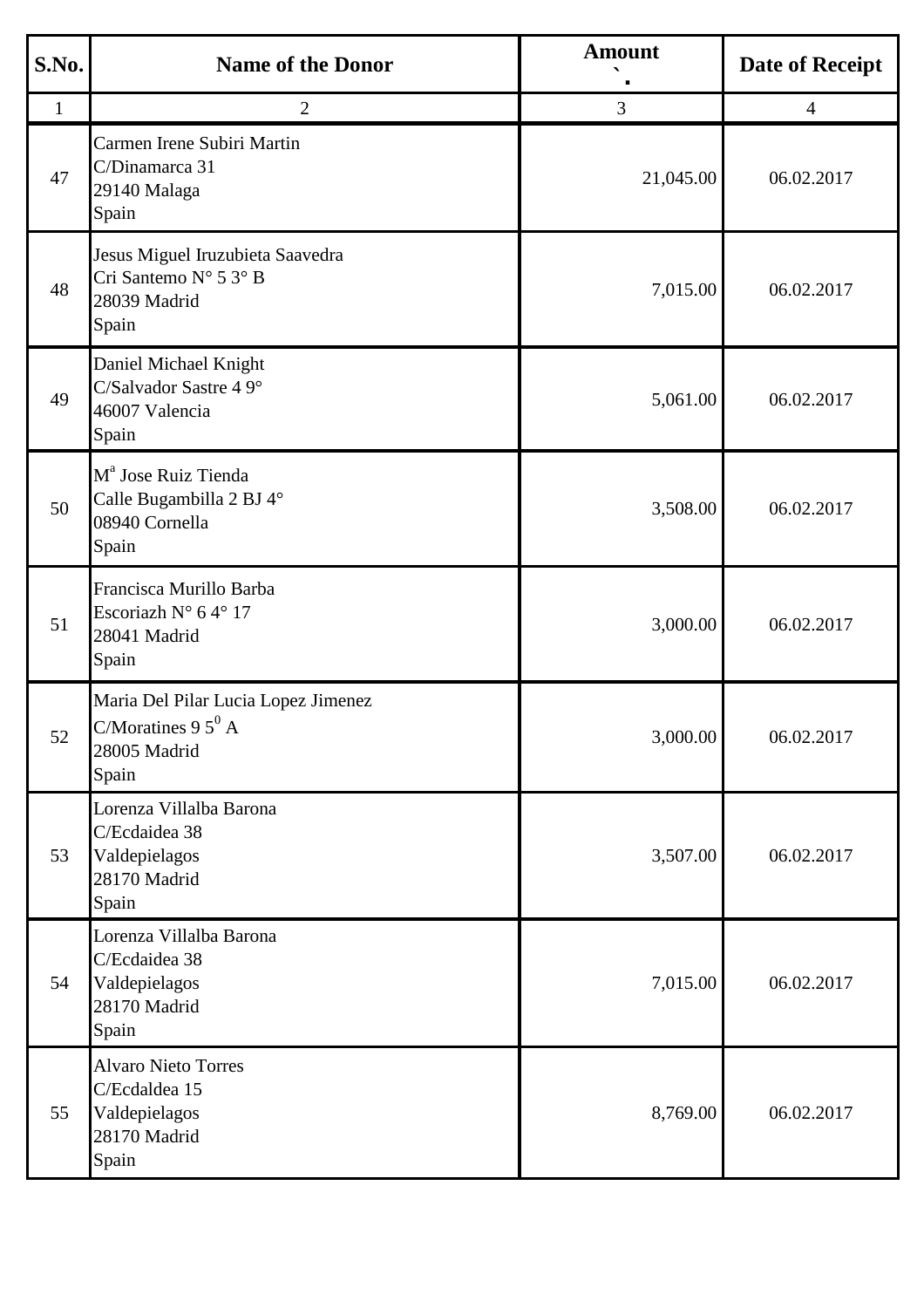| S.No.        | <b>Name of the Donor</b>                                                                               | <b>Amount</b> | <b>Date of Receipt</b> |
|--------------|--------------------------------------------------------------------------------------------------------|---------------|------------------------|
| $\mathbf{1}$ | $\overline{2}$                                                                                         | 3             | $\overline{4}$         |
| 56           | Guillermo Ortiz De Urbina<br>C/Ancora 23 2° A<br>28045 Madrid<br>Spain                                 | 696.00        | 08.02.2017             |
| 57           | Aida Fernandez Hernandez<br>Crta Picamoixons Pol 21 Parcela 103<br>43800 Valls (Tarragona)<br>Spain    | 2,000.00      | 08.02.2017             |
| 58           | Jose Antonio Arnau Marquez<br><b>Crt Picsmoixons Pol 21</b><br>Parcela 103<br>Valls Tarragona<br>Spain | 2,000.00      | 08.02.2017             |
| 59           | Maria Remei Guardia Valls<br>C/Candnge Rodo Nº 6 31 zna<br>08221 Terrassa<br>Spain                     | 1,100.00      | 13.02.2017             |
| 60           | Maria Remei Guardia Valls<br>C/Candnge Rodo Nº 6 31 zna<br>08221 Terrassa<br>Spain                     | 1,100.00      | 13.02.2017             |
| 61           | Marina Gil Salazar<br>C/Maresma 177 7 ° 2 <sup>a</sup><br>08020 Barcelona<br>Spain                     | 2,756.00      | 13.02.2017             |
| 62           | Marina Gil Salazar<br>C/Maresma $1777^{\circ}2^{\circ}$<br>08020 Barcelona<br>Spain                    | 17,914.00     | 13.02.2017             |
| 63           | Marina Gil Salazar<br>C/Maresma 177 7 ° 2 <sup>a</sup><br>08020 Barcelona<br>Spain                     | 10,335.00     | 13.02.2017             |
| 64           | Carolina Cerro Rodriguez<br>C/Lepanto 44 35010<br>Las Palmas De Gran Canarias<br>Spain                 | 1,900.00      | 13.02.2017             |
| 65           | Adelaida Baena Carmona<br>Avda Andalucia 165 310 Drcha<br>41560 Estepa Sevilla<br>Spain                | 2,067.00      | 13.02.2017             |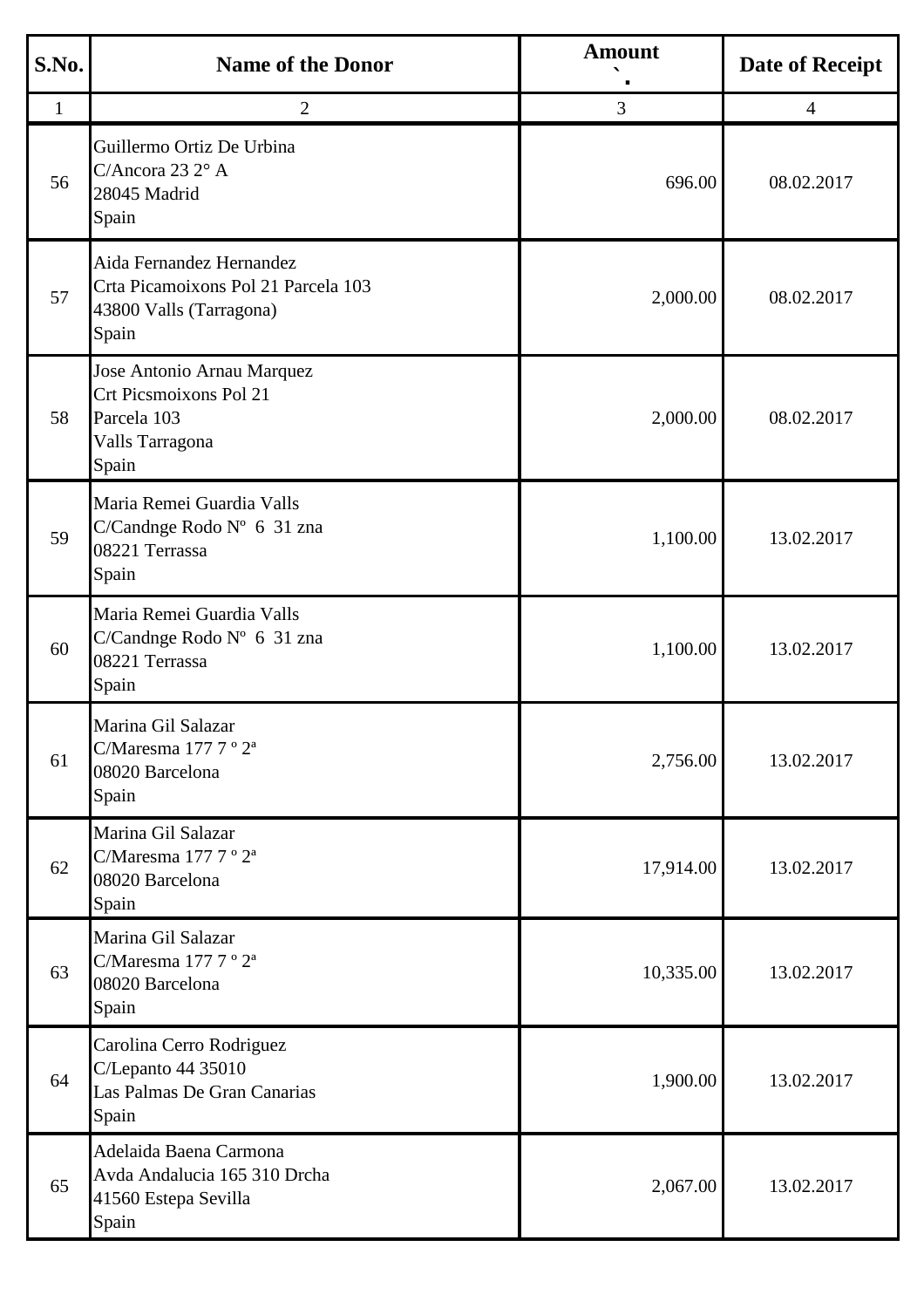| S.No.        | <b>Name of the Donor</b>                                                                                    | <b>Amount</b> | <b>Date of Receipt</b> |
|--------------|-------------------------------------------------------------------------------------------------------------|---------------|------------------------|
| $\mathbf{1}$ | $\overline{2}$                                                                                              | 3             | $\overline{4}$         |
| 66           | Norma Lilian Fagginni Araujo<br>C/Quart $1044^\circ$ 5<br>Valencia 46008<br>Spain                           | 2,000.00      | 13.02.2017             |
| 67           | Araceli Lopez Alonso<br>Plaza Nuria Sabina N° 2<br>Vivienda 2<br>CP 38108 La Laque S/C De Tenerife<br>Spain | 500.00        | 13.02.2017             |
| 68           | Maria Teresa Beltran Castell<br>Calle Jaume J N°25 Bajo<br>Peniscola (Castellon)<br>C.P.12598<br>Spain      | 800.00        | 13.02.2017             |
| 69           | Olga Zamora Gonzalez<br>C/Sta Rosalia 13 B<br>08035 Barcelona<br>Spain                                      | 2,000.00      | 13.02.2017             |
| 70           | Patricia Zapater<br>C/Ganduxer 59 4 3<br>08021 Barcelona<br>Spain                                           | 2,000.00      | 13.02.2017             |
| 71           | <b>Carmen Vinals</b><br>Escorial 118 $5^0$ 1 <sup>a</sup><br>08024 Barcelona<br>Spain                       | 2,000.00      | 13.02.2017             |
| 72           | Maria Aranzazu Villegas Ballesta<br>C/Febo $N^{\circ}$ 32 $2^{\circ}$ B<br>41010 Sevilla<br>Spain           | 1,100.00      | 16.02.2017             |
| 73           | Jose Joaquin Robles Castro<br>Avd/Anadalucia S/N<br>Edificio El Patniarla<br>41560 Sevilla<br>Spain         | 1,900.00      | 16.02.2017             |
| 74           | <b>Asuncion Rivero Fernandez</b><br>Baja 9 Estepa<br>C.P.41560 (Sevilla)<br>Spain                           | 1,900.00      | 16.02.2017             |
| 75           | Maria Del Carmen Priegue Alvarez<br>C/Areal 58 60 $2^{\circ}$ B<br>36201 Vigo<br>Spain                      | 10,320.00     | 16.02.2017             |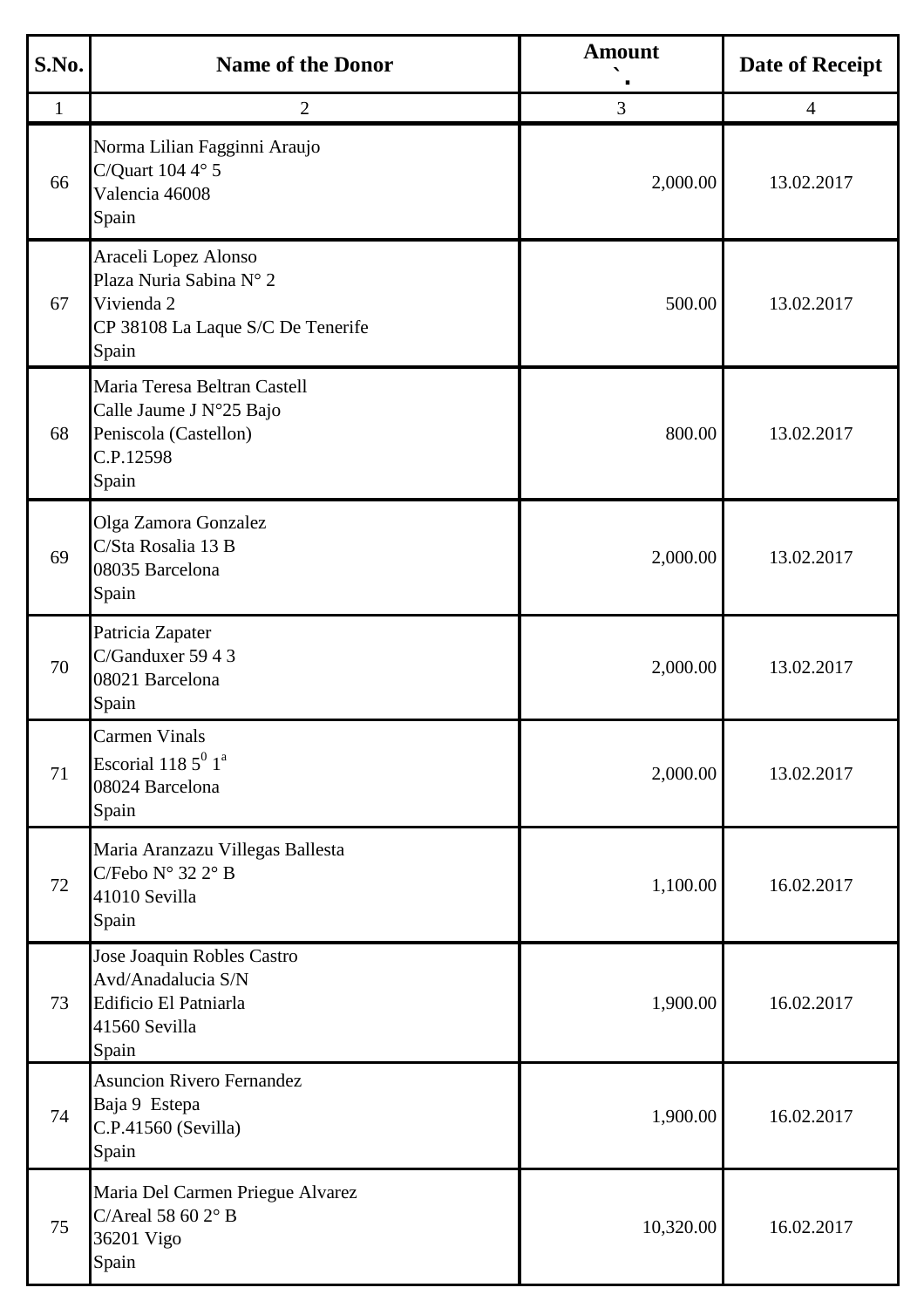| S.No.        | <b>Name of the Donor</b>                                                                                 | <b>Amount</b> | <b>Date of Receipt</b> |
|--------------|----------------------------------------------------------------------------------------------------------|---------------|------------------------|
| $\mathbf{1}$ | $\overline{2}$                                                                                           | 3             | $\overline{4}$         |
| 76           | Adelaida Baena Carmona<br>Avda Andalucia 165 Bjo Deruma<br>41560 Estepa Sevilla<br>Spain                 | 1,100.00      | 16.02.2017             |
| 77           | Raguida Norma Carcur Estefan<br>Romon Montesugus 16 3° A<br>Lugo 27002<br>Spain                          | 6,880.00      | 16.02.2017             |
| 78           | <b>Isabel Vidal Martinez</b><br>Hospitalet 3<br>El Masnou 08320<br>Spain                                 | 3,440.00      | 16.02.2017             |
| 79           | Maria Merce Leonhardt Gallego<br>Joan Olivers 18 1° 1 <sup>ª</sup><br>08172 Sant Cugatde Valles<br>Spain | 3,445.00      | 20.02.2017             |
| 80           | Dolores Rodriguez Indiano<br>C/Maqneda N° 12<br>Madrid 28024<br>Spain                                    | 13,780.00     | 20.02.2017             |
| 81           | Dolores Rodriguez Indiano<br>C/Maqneda N° 12<br>Madrid 28024<br>Spain                                    | 1,760.00      | 20.02.2017             |
| 82           | Maria Cruz Vera Mondragon<br>C/Fuente Carretona 27 3° B<br>28030 Madrid<br>Spain                         | 13,780.00     | 20.02.2017             |
| 83           | Maria Cruz Vera Mondragon<br>C/Fuente Carretona 27 3° B<br>28030 Madrid<br>Spain                         | 1,350.00      | 20.02.2017             |
| 84           | Dorotea Martinez Patino<br>C/Paco Lanza $2^0$ A<br>27700 Ribedeo Lugo<br>Spain                           | 6,890.00      | 20.02.2017             |
| 85           | Maria Teresa Garcia Hermoso<br>C/Avda Canovas Del Castills Nº 562<br>29601 Marbella<br>Spain             | 3,445.00      | 20.02.2017             |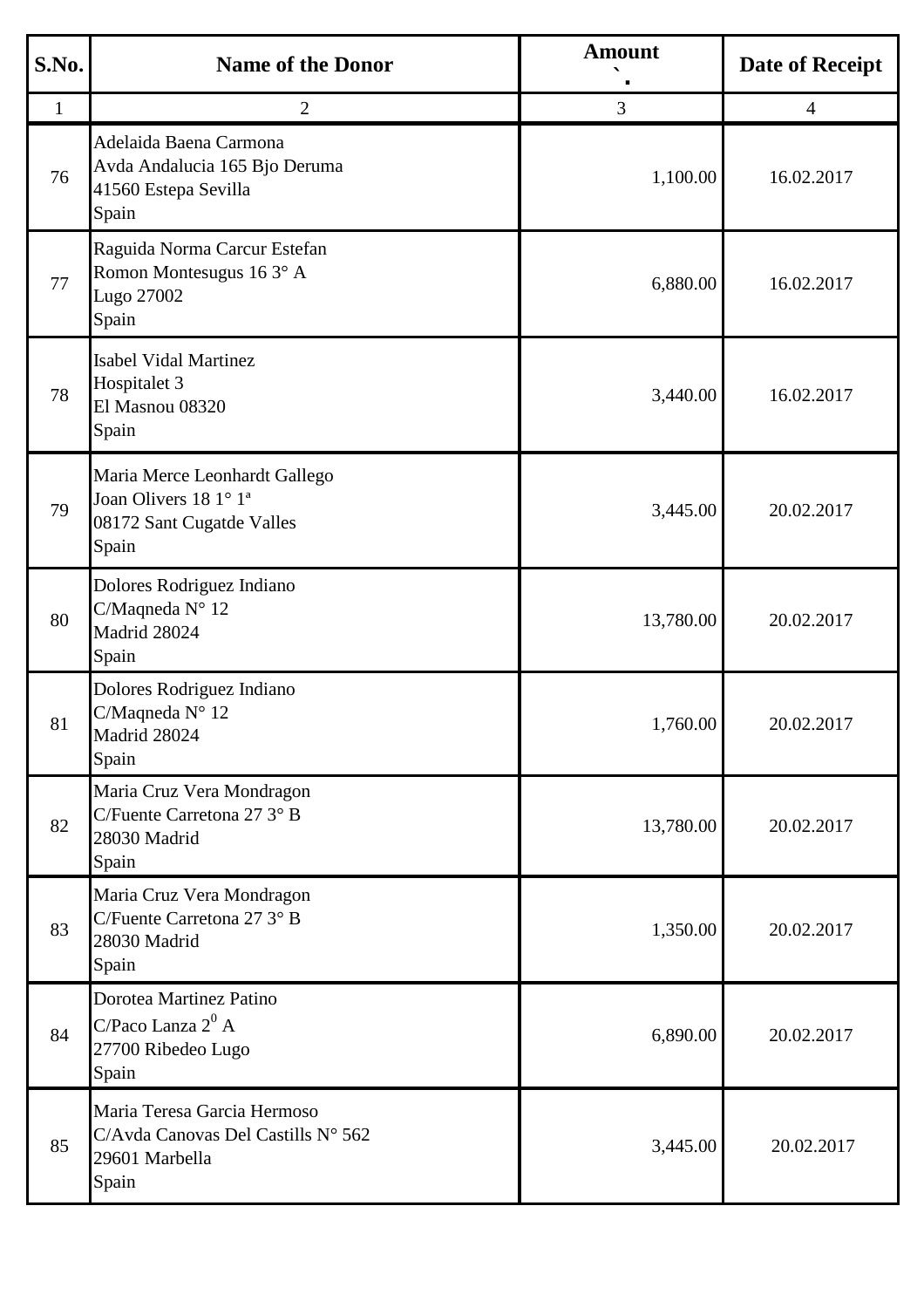| S.No.        | <b>Name of the Donor</b>                                                                                              | <b>Amount</b> | <b>Date of Receipt</b> |
|--------------|-----------------------------------------------------------------------------------------------------------------------|---------------|------------------------|
| $\mathbf{1}$ | $\overline{2}$                                                                                                        | 3             | $\overline{4}$         |
| 86           | Rosa Ferres Pena<br>Carretera De Pluges 47 49 1° A<br>Cornella De Llobregat<br>Barcelona 08940<br>Spain               | 3,300.00      | 21.02.2017             |
| 87           | Rosa Ferres Pena<br>Carretera De Pluges 47 49 1° A<br>Cornella De Llobregat<br>Barcelona 08940<br>Spain               | 9,855.00      | 21.02.2017             |
| 88           | Maria Engracia Cazorla Sanchez<br>La Coruna 47<br>08620 Sant Vicauc Del Horts<br>Spain                                | 2,738.00      | 23.02.2017             |
| 89           | Anna Maya Carola Luise<br>Rombergstrabe 27<br>20255 Hamburg<br>Germany                                                | 1,366.00      | 01.03.2017             |
| 90           | <b>Tania Sanchez Ramos</b><br>C/Comunidad De Madrid 7 2B<br>28944 Fuenlabiada<br>Madrid<br>Spain                      | 1,000.00      | 01.03.2017             |
| 91           | Ainava Ares Gerona Barcena<br>Poseo Documout $73^0$<br>08860 Castelldefels<br>Spain                                   | 1,100.00      | 01.03.2017             |
| 92           | <b>Victor Villar Alonso</b><br>Parque Arturo Leon<br>Bloque B 2 Piso5 A<br>Valladolid<br>C.P.47008<br>Spain           | 600.00        | 01.03.2017             |
| 93           | Marina Del Carmen Palop Herrero<br>C/Wellington 15 1 2<br>08018 Barcelona<br>Spain                                    | 1,371.00      | 06.03.2017             |
| 94           | Sonia Diez Abad<br><b>Fundacion Itaca</b><br>Calle Inglaterra 68<br>Urb, Torrequebrada<br>29639 Benalmadena<br>Malaga | 7,59,154.00   | 07.03.2017             |